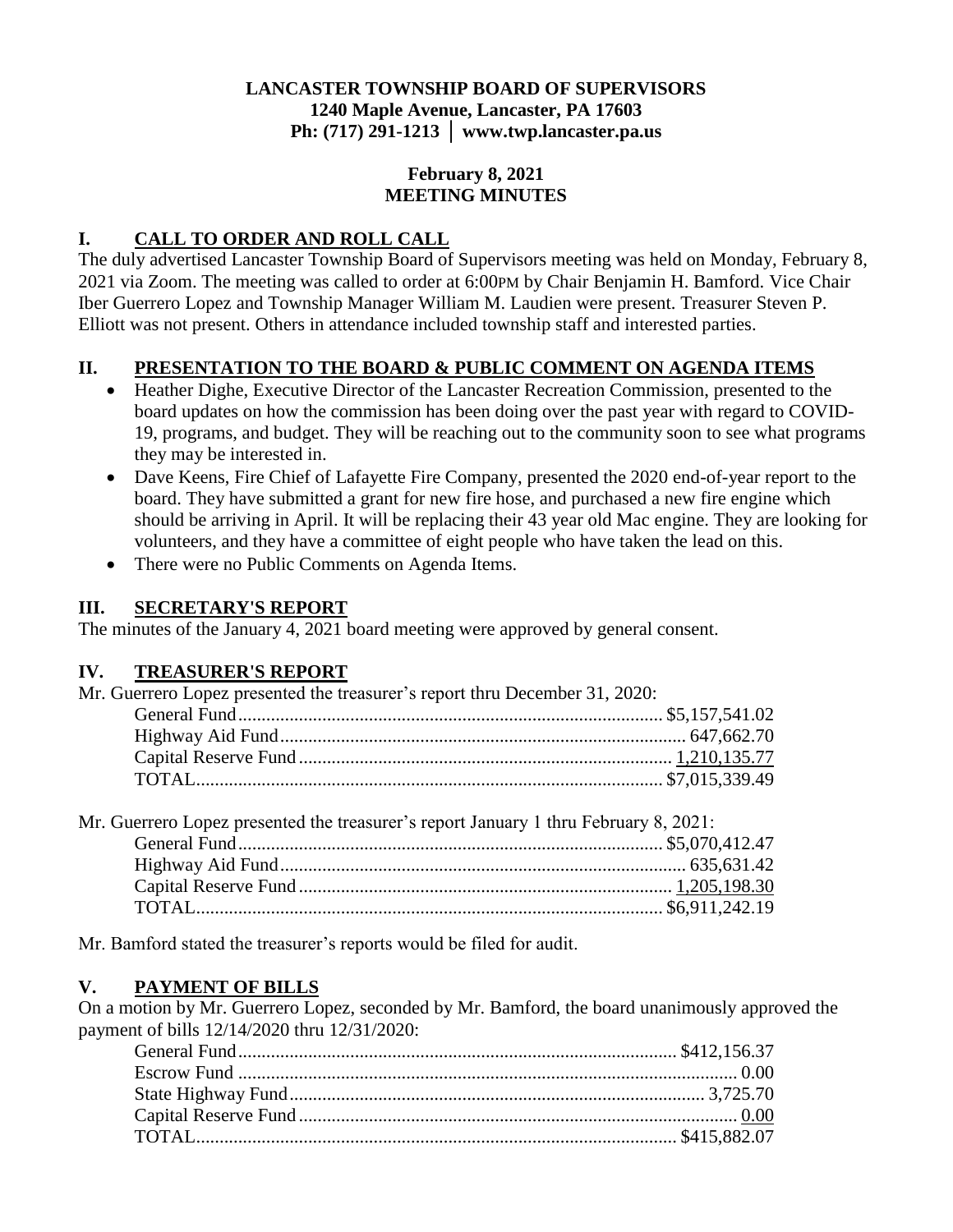On a motion by Mr. Guerrero Lopez, seconded by Mr. Bamford, the board unanimously approved the payment of bills 1/1/2021 thru 2/8/2021:

## **VI. REPORTS**

- **A.** Lafayette Fire Company (east side): January 2021: 5 calls in Lancaster Township
- **B.** Lancaster Township Fire Department (west side): January 2021: 25 calls in Lancaster Township; 9 calls for Mutual Aid; Year-to-date Total: 34 Chief Steve Roy indicated they have four new members, they are averaging 20-27 people in training sessions, and we are working on the building project.

## **C.** Police Report:

December 2020: 65 Criminal Reports; 291 Calls for Service; 32 Arrests; 29 Crash Investigations; 91 Traffic Citations; 41 Traffic Warnings; 2 Overdose Incidents; 1 Overdose Fatality January 2021: 73 Criminal Reports; 299 Calls for Service; 28 Arrests; 37 Crash Investigations; 114 Traffic Citations; 146 Traffic Warnings; No Overdose Incidents

- **D.** Recycling Report: December 2020: 19.28%
- **E.** Sewer Reports: Available on the township website.
- $\triangleright$  Printed copies of all reports are available at the township office for a nominal fee and can be viewed/printed from the website.

## **WORKSHOP REPORTS**

The following departments presented updates to the board:

- Planning & Zoning
- Township Engineer
- Public Works
- Township Manager

#### **VII. ANNOUNCEMENTS**

- **A.** Township Office Closed: Monday, February 15, 2021 (Presidents Day).
- **B.** Next Board of Supervisors Meeting: Monday, March 8, 2021, at 6:00PM. See the township website for location or Zoom information.

## **VIII. OLD BUSINESS**

#### **A. Lancaster Township Job Descriptions and Organizational Chart**

Mr. Guerrero Lopez moved, Mr. Bamford seconded, and the board unanimously approved the new and updated job descriptions, as well as the new organizational chart.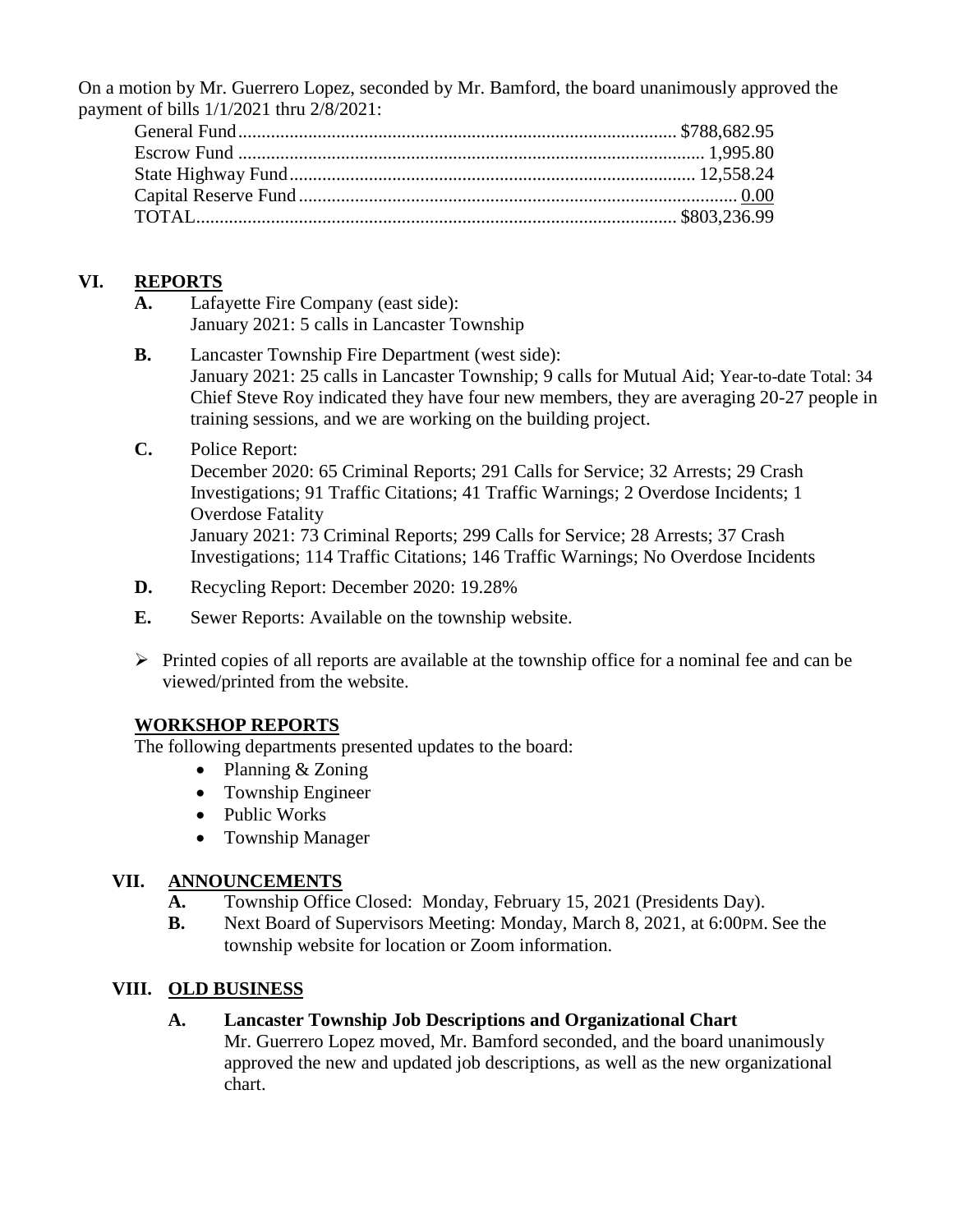#### **B. Lancaster Township Departmental Promotions**

Mr. Guerrero Lopez moved, Mr. Bamford seconded, and the board unanimously approved the following promotions:

- 1. Michael Hamlin as the Director of Public Works
- 2. Devin Groff as the Public Works Superintendent
- 3. Zachary Shober as the Public Works Supervisor

## **IX. PLANNING AND ZONING BUSINESS**

#### **A. LTPC 302 – Clark Residence River Drive – Stormwater Management Site Plan**

Mr. Guerrero Lopez moved, Mr. Bamford seconded, and the board unanimously approved a Stormwater Management Site Plan, and requested waiver modifications, for the Clark Residence on River Drive.

- 1. Stormwater Management (SWM) Ordinance Section 229-45.7 Use of NOAA data
- 2. SWM Ordinance Section 229-46.4(a)[4] Minimum pipe size outside of the public right-of-way
- 3. SWM Ordinance Section 229-48.1.B(3) Loading Ratios

At their January 19, 2021 meeting, the Lancaster Township Planning Commission recommended approval of this plan and three requested waiver modifications, conditioned upon satisfaction of township engineer Ben Webber's January 5, 2021 review letter.

## **B. LTPC 303 – Lancaster Township Fire Department – Final Land Development Plan**

Mr. Guerrero Lopez moved, Mr. Bamford seconded, and the board unanimously approved a Final Land Development Plan, and requested waiver modifications, for the Lancaster Township Fire Department on Millersville Pike.

- 1. Subdivision and Land Development Ordinance (SALDO) Section 305.01 Preliminary Plan Application
- 2. SALDO Section 603.02.C Sidewalks
- 3. SALDO Section 603.03.B Curbing
- 4. Stormwater Management Ordinance 229-46.4.a.4 Minimum pipe diameter
- 5. Stormwater Management Ordinance 229-48.1.B.(3) Loading Ratios

At their January 19, 2021 meeting, the Lancaster Township Planning Commission recommended approval of this plan and five requested waiver modifications, conditioned upon satisfaction of township engineer Ben Webber's January 13, 2021 review letter.

## **C. LTPC 272 – Southern Village Phase IV Final Subdivision and Land Development Plan**

Mr. Guerrero Lopez moved, Mr. Bamford seconded, and the board unanimously acknowledged receipt of a time extension until July 16, 2021, from William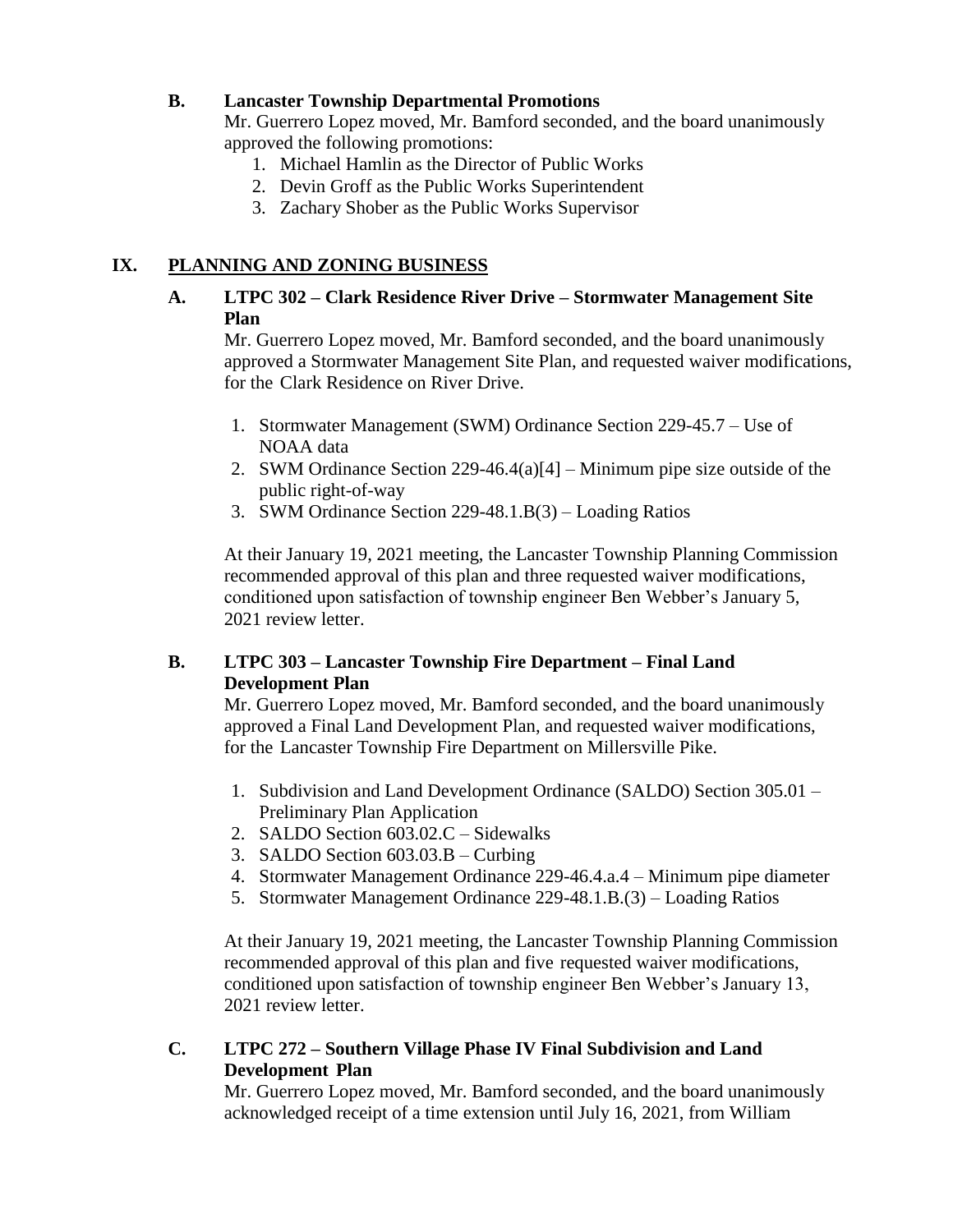Swiernik, David Miller/Associates, Inc., on behalf of Hogan Herr Wolf II, for the approval of the Land Development Plan for Southern Village Phase IV. This extension was submitted in a letter dated January 26, 2021.

## **D. LTPC 289 - Maple Grove Pumping Station and Interceptor Expansion Project – Financial Security Waiver Request**

Mr. Guerrero Lopez moved, Mr. Bamford seconded, and the board unanimously approved a request from Stephen Campbell, City of Lancaster, for a waiver of the financial security for the Maple Grove Pumping Station and Interceptor Expansion Project. This request was submitted in a letter dated January 25, 2021.

## **E. LTPC 290 – 150 N. School Lane – Stormwater Management Site Plan – Financial Security Release**

Mr. Guerrero Lopez moved, Mr. Bamford seconded, and the board unanimously approved a request from Steven Gergely, Harbor Engineering, Inc., for the complete release of the financial security for the 150 N School Lane Stormwater Management Site Plan. The request was submitted via a letter dated January 20, 2021. In his letter dated January 28, 2021, township engineer Ben Webber recommended the township release this financial security.

## **X. NEW BUSINESS**

## **A. Ordinance 2021-01—Street Regulatory Signage, Conestoga Reserve Development**

Mr. Guerrero Lopez moved, Mr. Bamford seconded, and the board unanimously adopted Ordinance No. 2021-01 for street regulatory signage. Ordinance 2021-01 will amend Chapter 263 of the township code to establish speed limits within the Conestoga Reserve Development, to designate certain intersections within Conestoga Reserve as stop intersections, to authorize the installation and enforcement of street regulatory signage within Conestoga Reserve, and to designate additional snow emergency routes within Conestoga Reserve.

## **B. Resolution No. 2021-03 – Confirmation of 2020 Uncollected Real Estate Taxes**

Mr. Guerrero Lopez moved, Mr. Bamford seconded, and the board unanimously adopted Resolution 2021-03 for the confirmation of the Lancaster County Tax Claim Bureau's certification of uncollected real estate taxes for calendar year 2020.

**C. Resolution No. 2021-04 – Confirmation of September 2019 to December Interims Uncollected Real Estate Taxes**

Mr. Guerrero Lopez moved, Mr. Bamford seconded, and the board unanimously adopted Resolution 2021-04 for the confirmation of the Lancaster County Tax Claim Bureau's certification of uncollected real estate taxes for outstanding September 2019 to December Interims.